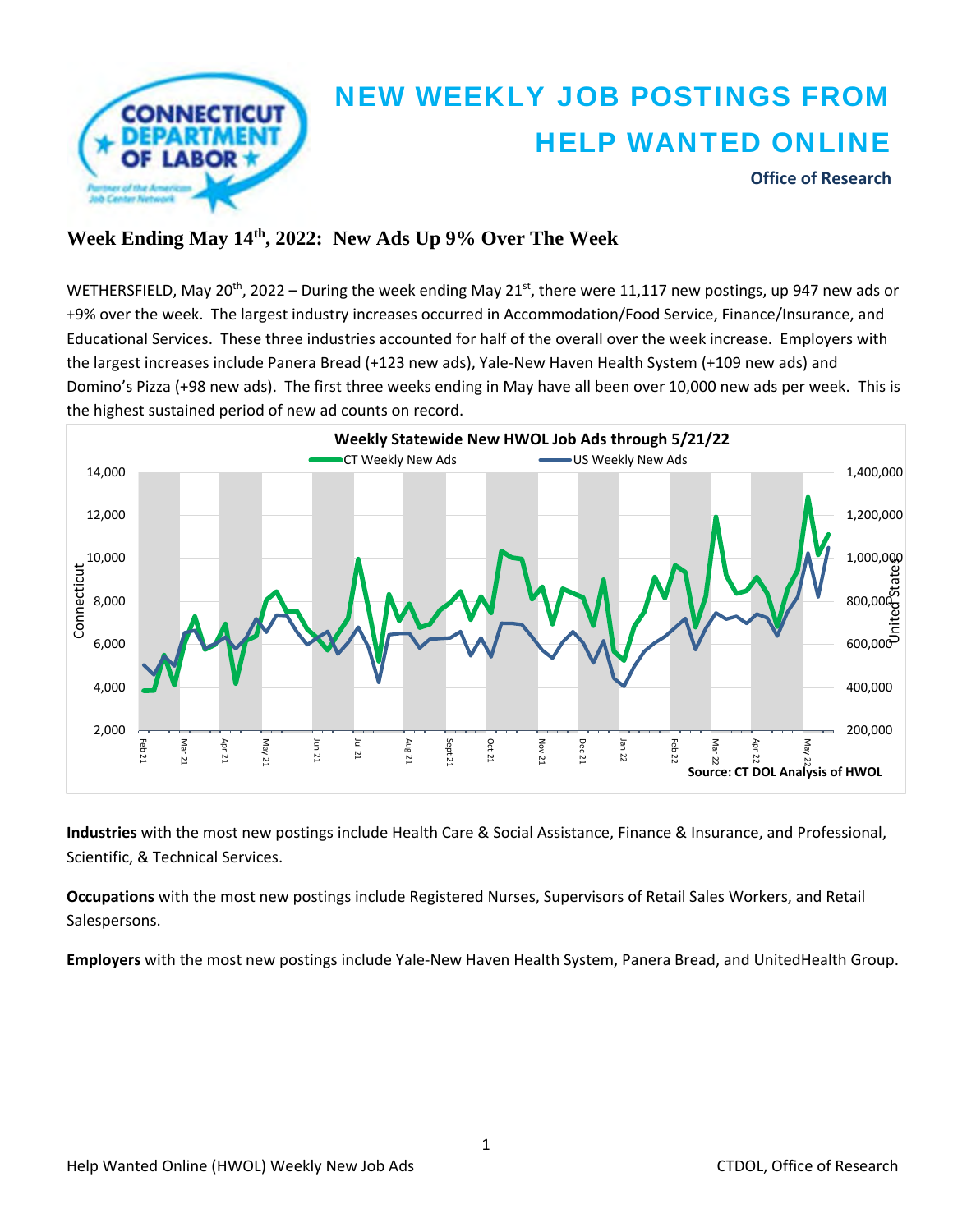### **The three industries with the most new job postings were:**

- **Health Care & Social Assistance** (1,936 new postings, ‐0.1% over the week)
- **Finance And Insurance** (1,116 new postings, +10% over the week)
- **Pro., Sci., & Tech. Services** (956 new postings, ‐6% over the week)

| <b>NAICS</b> | Industry                                         | <b>Ads Week</b><br>Ending: | 1 week<br>ago: | 4 weeks<br>ago: | 1 week change |                | 4 week change |        |
|--------------|--------------------------------------------------|----------------------------|----------------|-----------------|---------------|----------------|---------------|--------|
|              |                                                  | 5/21/22                    | 5/14/22        | 4/23/22         | %             | #              | %             | #      |
| $\mathbf 0$  | <b>Total</b>                                     | 11,117                     | 10,170         | 9,251           | 9%            | 947            | 20.2%         | 1,866  |
| 11           | Agriculture, Forestry, Fishing and Hunting       | 12                         | 5              | 6               | 140%          | $\overline{7}$ | 100%          | 6      |
| 21           | Mining, Quarrying, and Oil and Gas Extraction    | 7                          | 4              | 12              | 75%           | 3              | $-42%$        | $-5$   |
| 22           | Utilities                                        | 31                         | 32             | 36              | $-3%$         | $-1$           | $-14%$        | $-5$   |
| 23           | Construction                                     | 171                        | 135            | 124             | 27%           | 36             | 38%           | 47     |
| 31           | Manufacturing                                    | 857                        | 794            | 641             | 8%            | 63             | 34%           | 216    |
| 42           | <b>Wholesale Trade</b>                           | 95                         | 72             | 51              | 32%           | 23             | 86%           | 44     |
| 44           | <b>Retail Trade</b>                              | 886                        | 1,096          | 884             | $-19%$        | $-210$         | 0%            | 2      |
| 48           | <b>Transportation and Warehousing</b>            | 263                        | 621            | 199             | $-58%$        | $-358$         | 32%           | 64     |
| 51           | Information                                      | 217                        | 244            | 133             | $-11%$        | $-27$          | 63%           | 84     |
| 52           | Finance and Insurance                            | 1,116                      | 1,013          | 1,302           | 10%           | 103            | $-14%$        | $-186$ |
| 53           | Real Estate and Rental and Leasing               | 144                        | 134            | 126             | 7%            | 10             | 14%           | 18     |
| 54           | Professional, Scientific, and Technical Services | 956                        | 1,015          | 1,156           | $-6%$         | $-59$          | $-17%$        | $-200$ |
| 55           | Management                                       | 16                         | 6              | 5               | 167%          | 10             | 220%          | 11     |
| 56           | Administrative and Support                       | 204                        | 226            | 215             | $-10%$        | $-22$          | $-5%$         | $-11$  |
| 61           | <b>Educational Services</b>                      | 444                        | 343            | 326             | 29%           | 101            | 36%           | 118    |
| 62           | Health Care and Social Assistance                | 1,936                      | 1,938          | 1,339           | $-0.1%$       | $-2$           | 45%           | 597    |
| 71           | Arts, Entertainment, and Recreation              | 135                        | 53             | 66              | 155%          | 82             | 105%          | 69     |
| 72           | <b>Accommodation and Food Services</b>           | 709                        | 443            | 518             | 60%           | 266            | 37%           | 191    |
| 81           | Other Services (except Public Administration)    | 198                        | 124            | 145             | 60%           | 74             | 37%           | 53     |
| 92           | Public Administration                            | 135                        | 181            | 92              | $-25%$        | $-46$          | 47%           | 43     |
| 99           | Unspecified                                      | 2,585                      | 1,691          | 1,875           | 53%           | 894            | 38%           | 710    |

**Source: CT DOL Analysis of HWOL**

During the week ending May 21<sup>st</sup>, the total ad increase of 974 or +9% is the net result of change within 13 increasing and 8 decreasing industries. The largest over the week increases among the 13 increasing industries were Accommodation & Food Services (+266 new ads or +60%), Finance & Insurance (+103 new ads or +10%), and Educational Services (+101 new ads or +29%). The employers with the most ads in those industries respectively were Panera Bread, UnitedHealth Group, and Yale University. The two industries with the largest declines over the week were Transportation and Warehousing (‐358 new ads or ‐58%) and Retail Trade (‐210 new ads or ‐19%).

For more information on total job ads by industry for Connecticut and its labor market areas, see the monthly report available here: https://www1.ctdol.state.ct.us/lmi/hwol.asp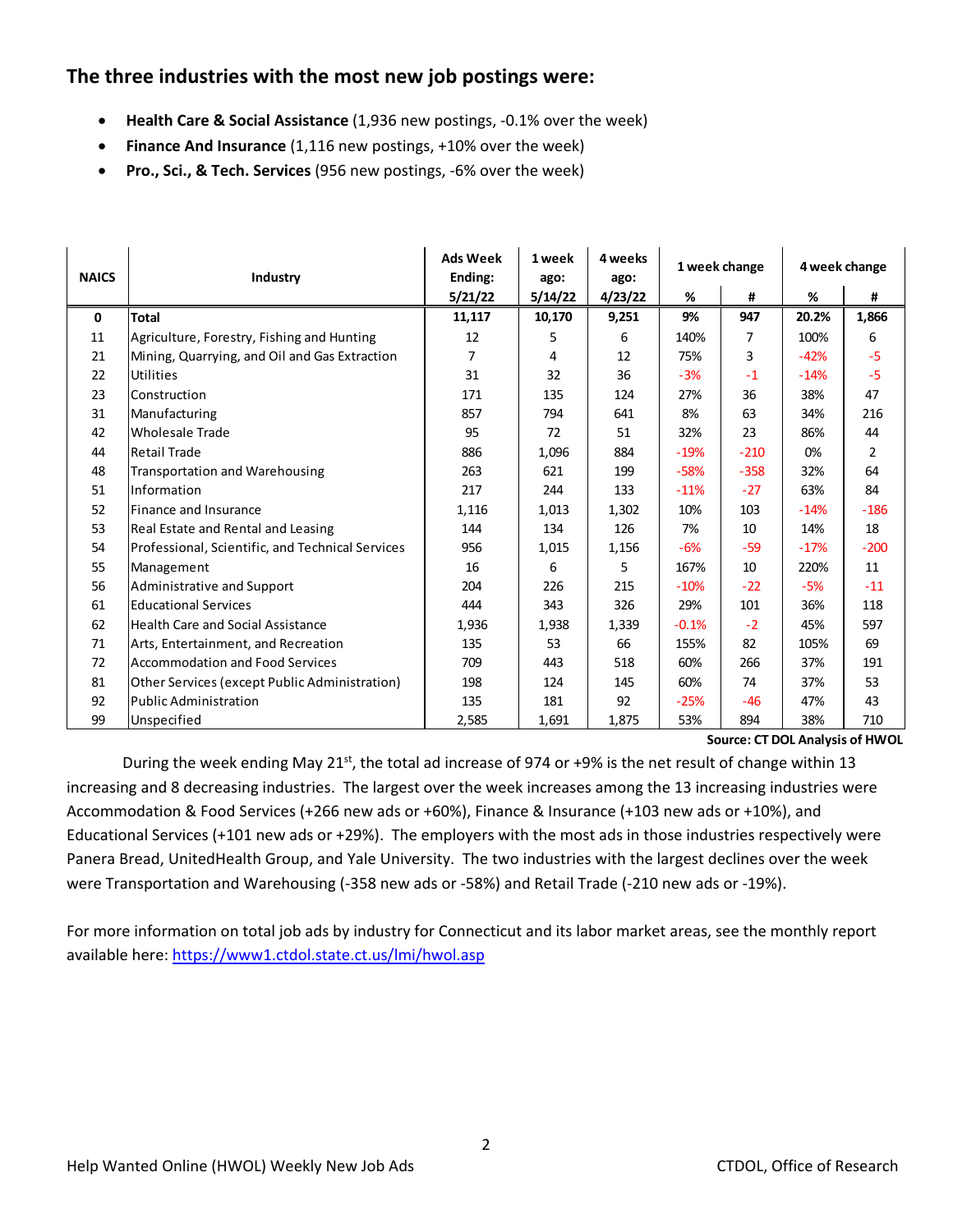# **New Job Postings by Occupation**

#### **HWOL Statewide Weekly Occupational New Job Ads ‐ Top 25 Occupations**

| Occupation                                          | <b>Ads Week</b><br>Ending: | 1 week<br>ago: | 4 weeks<br>ago: | 1 week change |        | 4 week change |       |
|-----------------------------------------------------|----------------------------|----------------|-----------------|---------------|--------|---------------|-------|
|                                                     | 5/21/22                    | 5/14/22        | 4/23/22         | %             | #      | $\%$          | #     |
| <b>Registered Nurses</b>                            | 397                        | 483            | 311             | $-18%$        | $-86$  | 28%           | 86    |
| First-Line Supervisors of Retail Sales Workers      | 285                        | 228            | 159             | 25%           | 57     | 79%           | 126   |
| <b>Retail Salespersons</b>                          | 273                        | 234            | 294             | 17%           | 39     | $-7%$         | $-21$ |
| Sales Representatives, Wholesale and Manufacturing, | 258                        | 171            | 253             | 51%           | 87     | 2%            | 5.    |
| <b>Customer Service Representatives</b>             | 199                        | 163            | 149             | 22%           | 36     | 34%           | 50    |
| Heavy and Tractor-Trailer Truck Drivers             | 169                        | 537            | 95              | $-69%$        | $-368$ | 78%           | 74    |
| Marketing Managers                                  | 162                        | 128            | 88              | 27%           | 34     | 84%           | 74    |
| <b>General and Operations Managers</b>              | 135                        | 88             | 91              | 53%           | 47     | 48%           | 44    |
| Medical and Health Services Managers                | 134                        | 139            | 153             | $-4%$         | $-5$   | $-12%$        | $-19$ |
| Sales Managers                                      | 131                        | 123            | 104             | 7%            | 8      | 26%           | 27    |
| <b>Food Service Managers</b>                        | 122                        | 56             | 55              | 118%          | 66     | 122%          | 67    |
| Management Analysts                                 | 113                        | 99             | 60              | 14%           | 14     | 88%           | 53    |
| Secretaries and Administrative Assistants           | 110                        | 115            | 96              | $-4%$         | $-5$   | 15%           | 14    |
| Laborers and Freight, Stock, and Material Movers    | 101                        | 113            | 106             | $-11%$        | $-12$  | $-5%$         | $-5$  |
| Human Resources Specialists                         | 97                         | 73             | 61              | 33%           | 24     | 59%           | 36    |
| Maintenance and Repair Workers, General             | 96                         | 64             | 70              | 50%           | 32     | 37%           | 26    |
| <b>I</b> Statisticians                              | 93                         | 7              | 9               | 1,229%        | 86     | 933%          | 84    |
| Nurse Practitioners                                 | 90                         | 60             | 42              | 50%           | 30     | 114%          | 48    |
| Driver/Sales Workers                                | 82                         | 28             | 41              | 193%          | 54     | 100%          | 41    |
| Market Research Analysts and Marketing Specialists  | 72                         | 51             | 26              | 41%           | 21     | 177%          | 46    |
| Janitors and Cleaners                               | 71                         | 50             | 74              | 42%           | 21     | $-4%$         | $-3$  |
| Financial and Investment Analysts                   | 70                         | 65             | 36              | 8%            | 5      | 94%           | 34    |
| Supervisors of Food Preparation and Serving Workers | 68                         | 40             | 58              | 70%           | 28     | 17%           | 10    |
| <b>Waiters and Waitresses</b>                       | 66                         | 48             | 69              | 38%           | 18     | $-4%$         | $-3$  |
| Childcare Workers                                   | 65                         | 50             | 51              | 30%           | 15     | 27%           | 14    |

**Source: CT DOL Analysis of HWOL**

#### **The occupations with the most new postings were:**

- Registered Nurses (397 new postings, ‐18% over the week)
- Supervisors of Retail Sales Workers (285 new postings, +25% over the week)
- Retail Salespersons (273 new ads, +17% over the week)